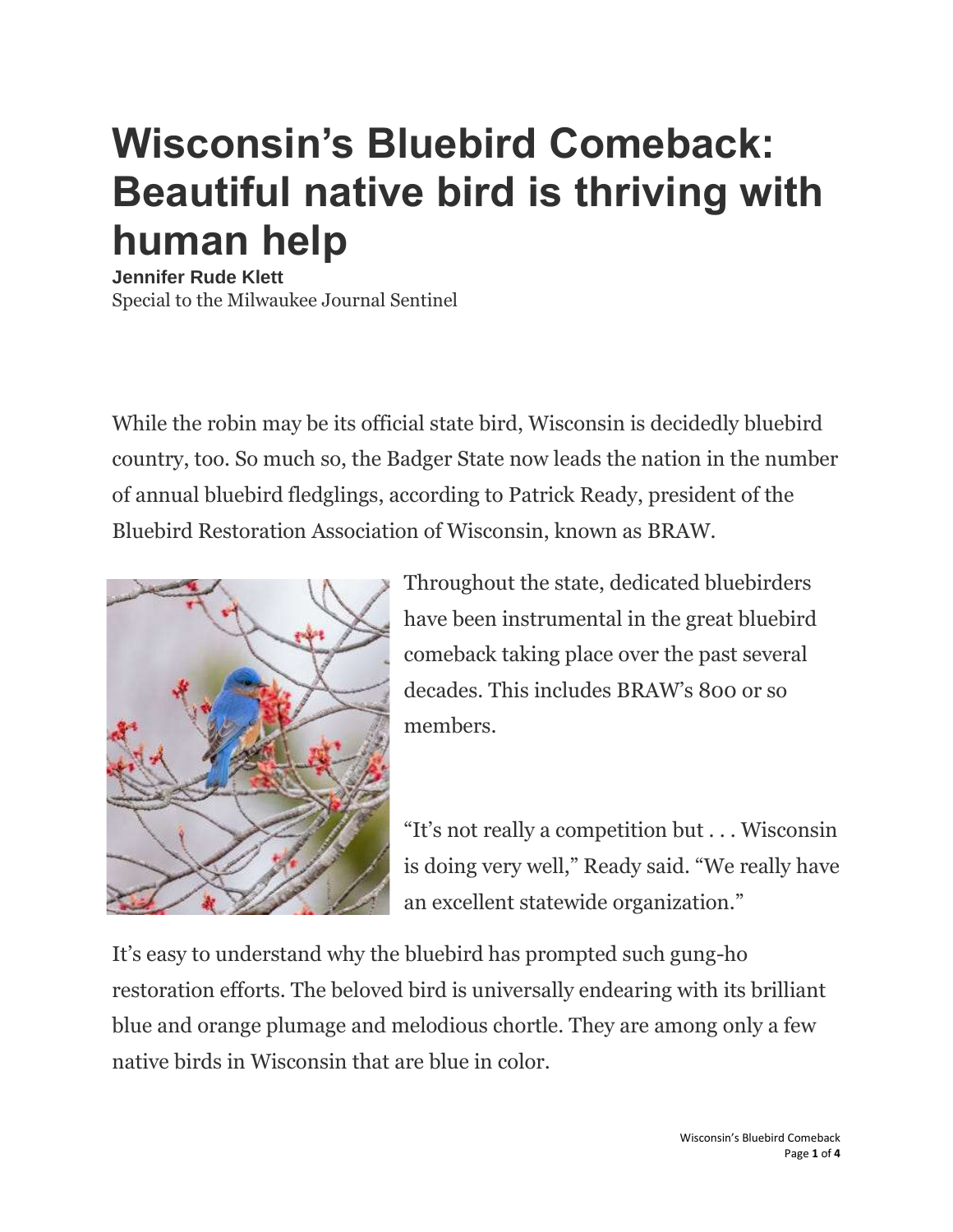"I think it's just the beauty of the birds, their cheerful song, and they're fairly easy to attract," Ready explained. "They are just so gorgeous."

Still, the allure of the bluebird goes deeper. Traditionally, bluebirds have been associated with happiness, blessings, spiritual joy and tranquility. To see a bluebird is a good omen. Who wouldn't want more bluebirds in their life?

## **Sound the bluebird alarm**

Not long ago, however, the bluebird was in serious jeopardy. As recently as the 1960s, the eastern bluebird population had declined by 90% in its historic range east of the Rocky Mountains during the preceding 50 years. Ready estimated there were only about 600 Eastern bluebirds left in Wisconsin.

"Everybody knew they were in trouble," he said.

Causes for the dramatic decline include loss of habitat and natural cavity nesting sites such as small hollows in dead trees. An increase in predators such as non-native English sparrows (also called house sparrows) and European starlings also proved detrimental to bluebirds. "The number one nemesis probably is the English sparrow," Ready said

Fast forward through 50 years of human help to 2012, a recent "phenomenal" year for bluebirds, explained Ready. Optimal weather patterns enabled BRAW members to account for over 32,000 bluebirds fledged. Many females had three broods that year instead of the usual two, according to Ready.

"That was our peak year," he said.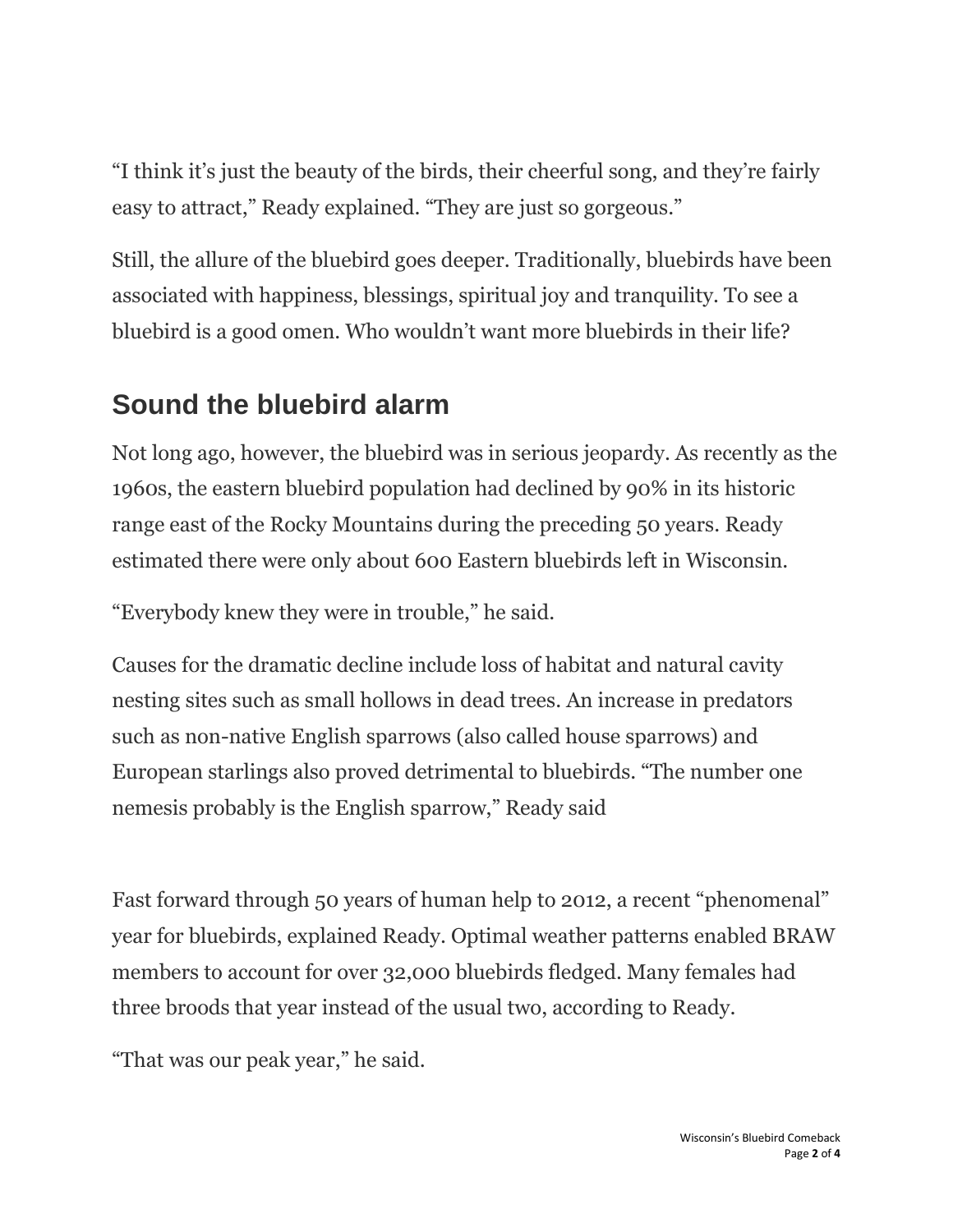Since then, cold, rainy springs have reduced the number to around 20,000 a year. But he quickly added, "We are still doing well."

Bluebird nostalgia, originating from Wisconsin's rural roots, somewhat explains the passion of state residents for helping bluebirds, Ready said. Alarm bells went off for many of the older members of BRAW who remembered bluebirds while growing up on dairy farms.

"They were very anxious to see the bluebirds come back," he explained. While the state's Northwoods are too densely treed for most bluebirds, the lower, more-open two-thirds of Wisconsin, historically dotted with dairy farms, provides ideal habitat. Any area with short grass interspersed with trees is potential bluebird territory, including homes, business parks, cemeteries, golf courses, parkland, bike trails and even railroad tracks.

## **'Just a thrill'**

One of the endearing aspects of bluebirds is that the same birds often return to the same area or box each spring, according to Mary Holleback of West Bend. Holleback is BRAW's coordinator for Ozaukee and Washington counties and an educator naturalist at Riveredge Nature Center in Newburg, where she's monitored a bluebird trail with 30 nesting boxes since 1980.

Holleback said she discovered a rare circumstance when a female bluebird had laid white eggs instead of the usual light blue from year to year, so she's fairly certain it was the same female who returned to Riveredge. Bluebirds will often, but not always, fly south for the winter then return to an area if they were successful in producing young. The male and female may not migrate together or technically mate for life, but they somehow find their way back to the same spot and meet up in spring, Holleback explained.

Bird banding has also confirmed this homing instinct of bluebirds.